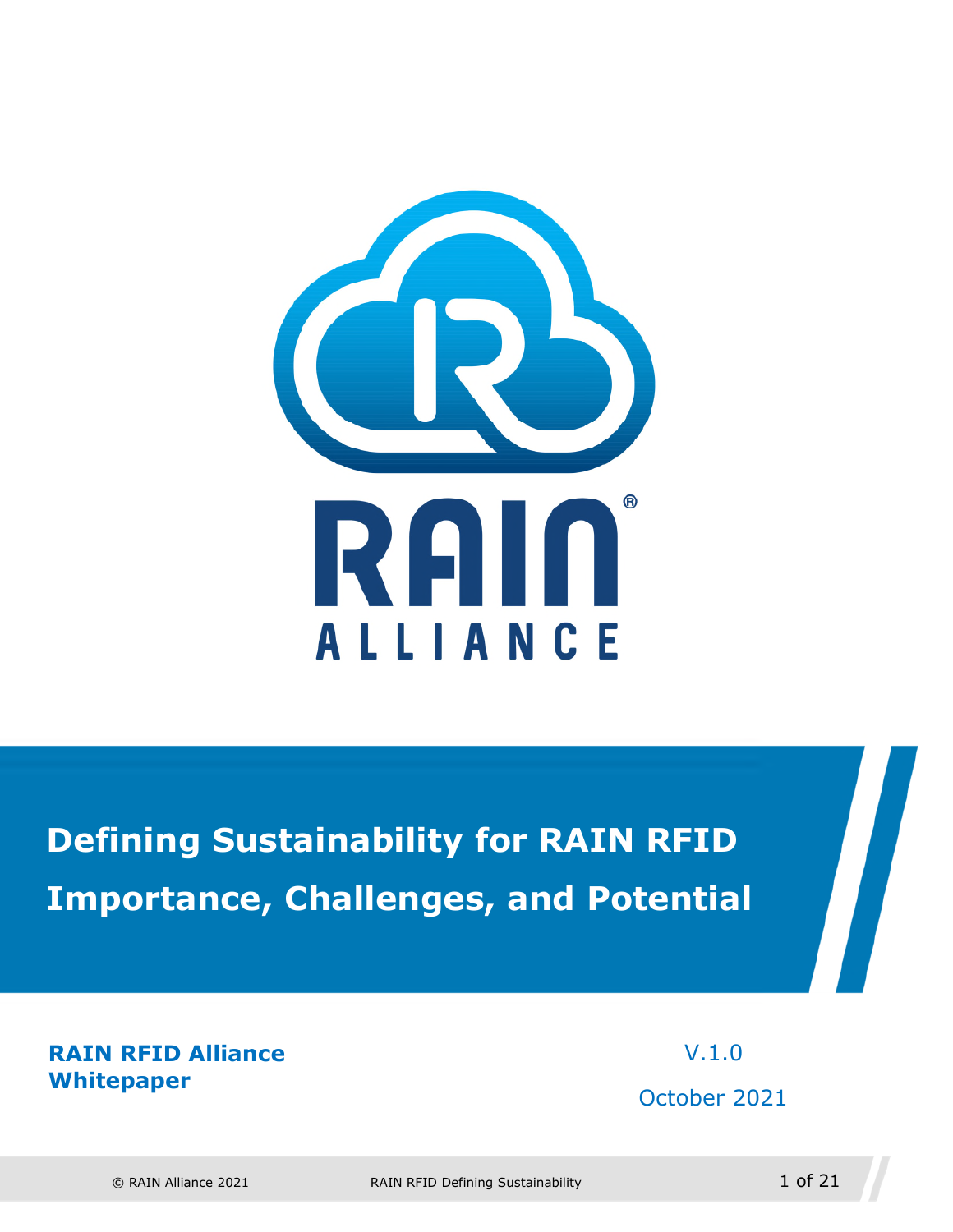#### **Table of Contents**

| 1 |     |                                                                |  |
|---|-----|----------------------------------------------------------------|--|
| 2 |     |                                                                |  |
| 3 |     | Defining Sustainability and Common Frameworks  4               |  |
|   | 3.1 |                                                                |  |
|   | 3.2 |                                                                |  |
| 4 |     |                                                                |  |
|   | 4.1 | RAIN RFID is the Bridge Between Physical and Digital Worlds  7 |  |
|   | 4.2 |                                                                |  |
| 5 |     | Organizational Considerations When Pursuing Sustainability  8  |  |
|   | 5.1 |                                                                |  |
|   | 5.2 |                                                                |  |
| 6 |     |                                                                |  |
|   | 6.1 | Environmental Impact of Traditional RFID Labels 13             |  |
|   | 6.2 | Adoption Barriers of Ecologically-Friendly RFID Labels 13      |  |
|   | 6.3 |                                                                |  |
| 7 |     |                                                                |  |
|   | 7.1 | Supply chain transparency and traceability  15                 |  |
|   |     |                                                                |  |
|   | 7.3 |                                                                |  |
| 8 |     |                                                                |  |
| 9 |     |                                                                |  |
|   | 10  |                                                                |  |
|   |     |                                                                |  |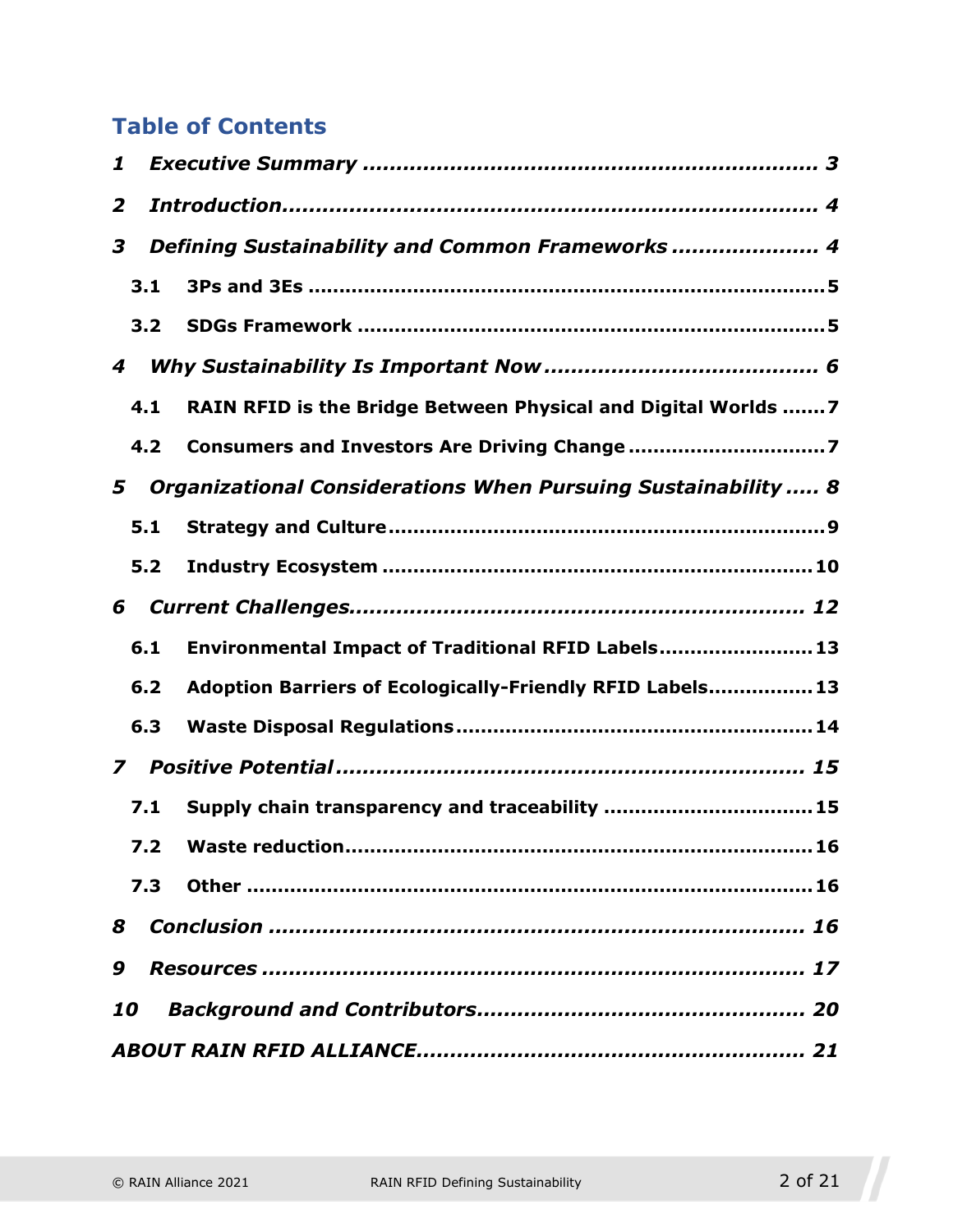# <span id="page-2-0"></span>**1 Executive Summary**

RAIN RFID technology successfully bridges the physical and digital worlds providing many business-process and financial benefits. Consequently, more RAIN labels are manufactured and consumed than before. This brings an inevitable increase in their environmental impact. Label manufacturers are creating more ecologically friendly labels. Industry players, investors, governments, and end consumers are finding the sustainability benefits from RAIN item-level tracking.

This paper defines sustainability relevant to RAIN and lays out the common frameworks leveraged by industry players to address sustainability within their organizations. It explores the reasons sustainability is important to consider now rather than later, how change management is a pivotal piece of the puzzle when integrating sustainable practices, and how sustainability needs to be considered within the broader ecosystem of an individual organization. Lastly, the positive potential and current challenges of RAIN from an environmental sustainability perspective are covered.

Sustainability as it currently relates to RAIN is relevant whether as a manufacturer, software provider, consultant, consumer, or any other entity leveraging RAIN in any capacity.

Key points are:

- Sustainable Development Goals (SDGs) are relevant for RAIN as illustrated in the World Economic Forum's study where they analyzed 640 IoT projects and mapped them against the 17 SDGs. 84% of the analyzed deployments already support or have the potential to support the SDGs (World Economic Forum 2018).
- Sustainability interest has grown steadily over the past several decades. Now it is a driving force of change as consumers, businesses, investors, and governments make sustainability a priority.
- To be a completely environmentally sustainable technology RAIN has some challenges, including: environmental impact of traditional RAIN tags, adoption challenges for ecologically-friendly RFID tags, and immature waste disposal regulations.
- RAIN helps retail with its largest sustainability concerns. It can increase supply chain transparency and traceability, reduce waste, improve fiber recycling, and provide end-of-life information to consumers.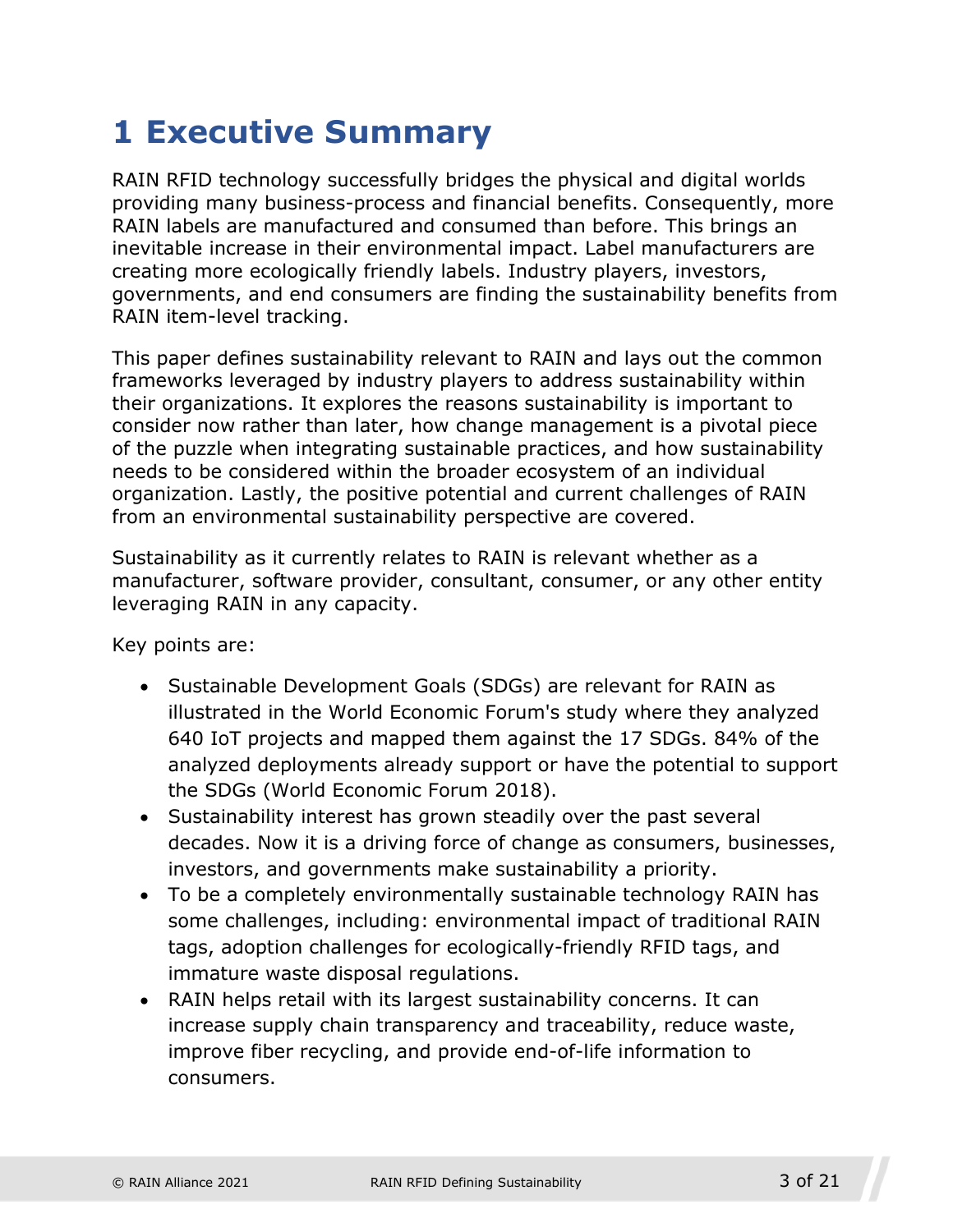# <span id="page-3-0"></span>**2 Introduction**

Current sustainability potential and challenges described in this document give RAIN stakeholders an understanding of sustainability in context. It shows why sustainability is significant for all involved in RAIN regardless of their primary role.

RAIN is an ultra-high frequency (UHF) R[FI](#page-3-2)D wireless technology that connects billions of items to the internet<sup>1</sup>. RAIN enables everyday items to be connected to a network and communicate valuable data with a unique identifier, at low cost, long range, without batteries, with an unlimited life and no line-of-sight is required to read the tags.

RAIN has value to companies aiming for sustainability as it allows for tracking the identity, location and authenticity of each item thereby enabling transparency and traceability throughout supply chains.

The impact of environmental sustainability with RAIN is important as it is increasingly adopted worldwide. RAIN Alliance's Sustainability Workgroup strives to identify ways to amplify the positive impacts and mitigate the negative impacts of RAIN. This paper examines current environmental sustainability challenges, positive potential, and overall ecosystem.

Social and financial sustainability implications are certainly of importance when considering RAIN, but remain secondary to environmental sustainability in this paper.

### <span id="page-3-1"></span>**3 Defining Sustainability and Common Frameworks**

The definition of sustainability is:

*Sustainability is the concept of meeting current needs without limiting the ability of future generations to meet their needs.* 

It is also important to consider sustainable development or the "process of change in which the exploitation of resources, the direction of investments,

<span id="page-3-2"></span><sup>1</sup> *What RAIN RFID Brings to the Internet of Things*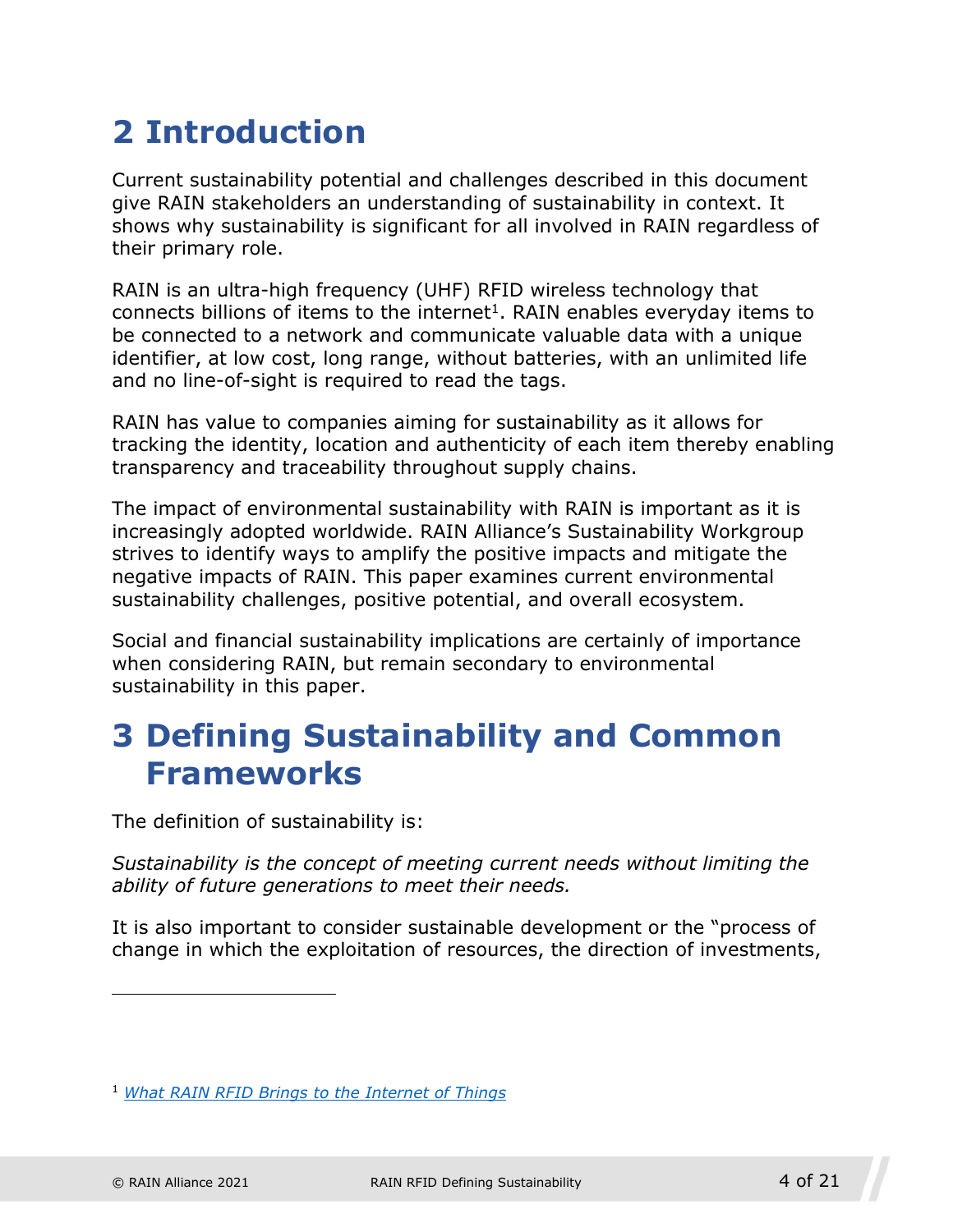the orientation of technological development; and institutional change are all in harmony and enhance both current and future potential to meet human needs and aspirations" (World Commission on Environment and Development 1987).

### <span id="page-4-0"></span>**3.1 3Ps and 3Es**

Sustainability can be viewed from three angles: environmental, social, and economic. This framework, often called the 3Ps for people, planet, and profit, is also known as the "Triple Bottom Line" and helps define sustainability in a holistic way, while also recognizing sustainability exists where these areas overlap.

Professionals sometimes refer to this as the 3Es of sustainability: ecology, economy, and equity. These three dimensions can also be seen as interdependent with the economy existing within society and society existing within the natural environment (The Association for the Advancement of Sustainability in Higher Education 2021).

Common topics include environmental impact such as natural resource utilization, social impact such as fair labor laws, and financial impact such as the longevity and consistency of profits.

### <span id="page-4-1"></span>**3.2 SDGs Framework**

Another common sustainability framework is the United Nation's 17 Sustainable Development Goals or SDGs. They originated after development "involving civil society, government, the private sector and academia, with the support of 193 countries" (World Economic Forum 2018). They were adopted by the United Nation's member states as part of the 2030 Agenda for Sustainable Development in 2015 (United Nations – Department of Economic and Social Affairs Sustainable Development n.d.).

The SDGs address the need for a new type of development "that works for all people" for each of the three metrics of the Triple Bottom Line or "sustainable development: economic growth, social inclusion and environmental protection" (World Economic Forum 2018).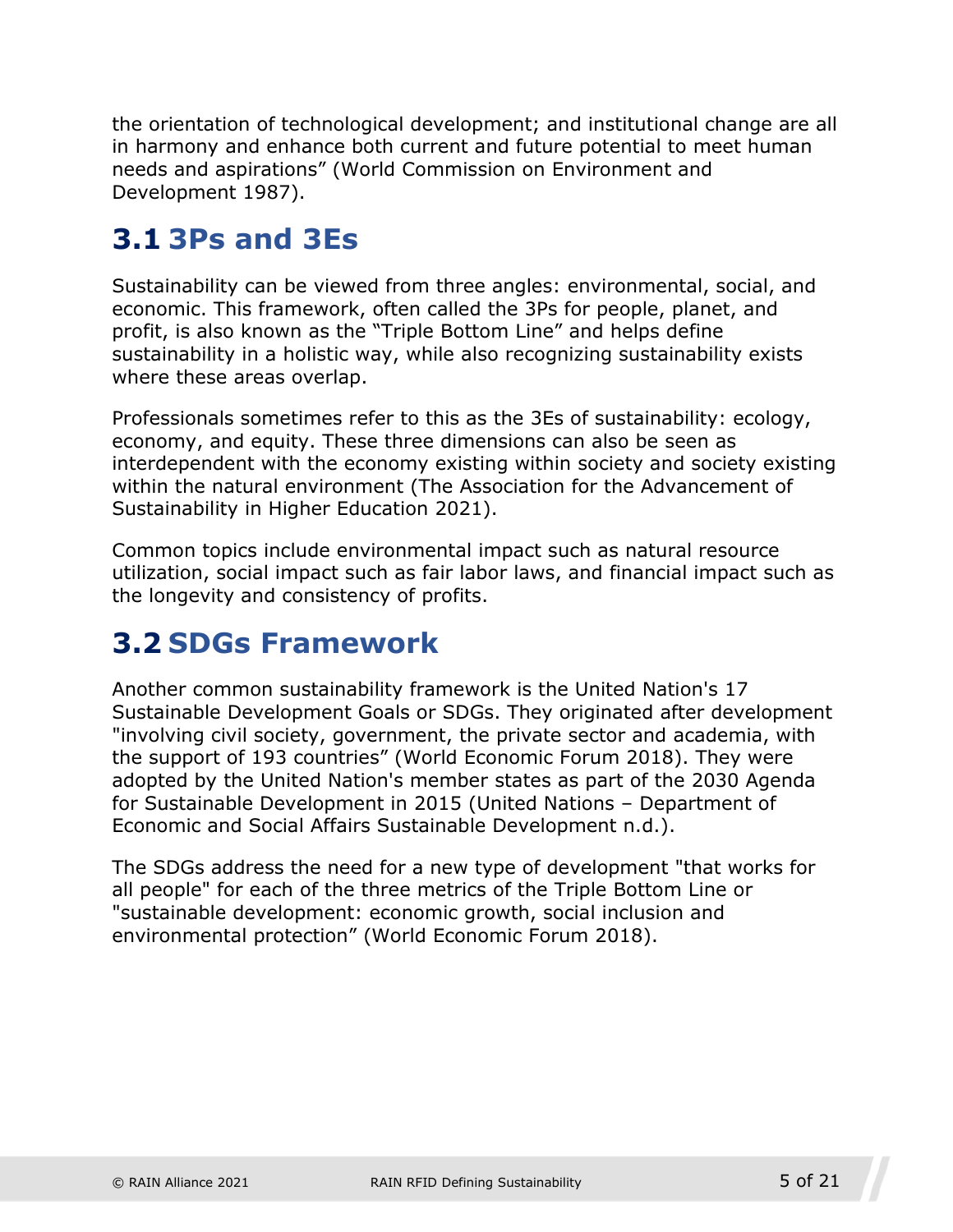

**Figure 3: United Nation's 17 Sustainable Development Goals[2](#page-5-1)**

SDGs are relevant for RAIN. The World Economic Forum analyzed 640 IoT projects and mapped them against the 17 SDGs. They found 84% of the analyzed deployments already support or have the potential to support SDGs (World Economic Forum 2018). Given their strong commercial relevance, the five significant SDGs for the 640 IoT projects evaluated were:

- $\bullet$  SDG 3 Good health and well-being
- $\bullet$  SDG 7 Affordable and clean energy
- SDG 9 Industry, innovation, and infrastructure
- SDG 11 Sustainable cities and communities
- SDG 12 Responsible production and consumption

### <span id="page-5-0"></span>**4 Why Sustainability Is Important Now**

Sustainability's relevance with regards to RAIN will increase as RAIN's adoption grows due to the scale of the environmental impacts naturally reflecting this growth.

The entire RAIN market, estimated to be worth \$2.19 billion in 2019, is projected to grow to \$5.17 billion in 2024 including "tags and readers for RFID labels, cards, fobs and all other form factors". Retail is, by far, the

<span id="page-5-1"></span><sup>2</sup> *The 17 Goals*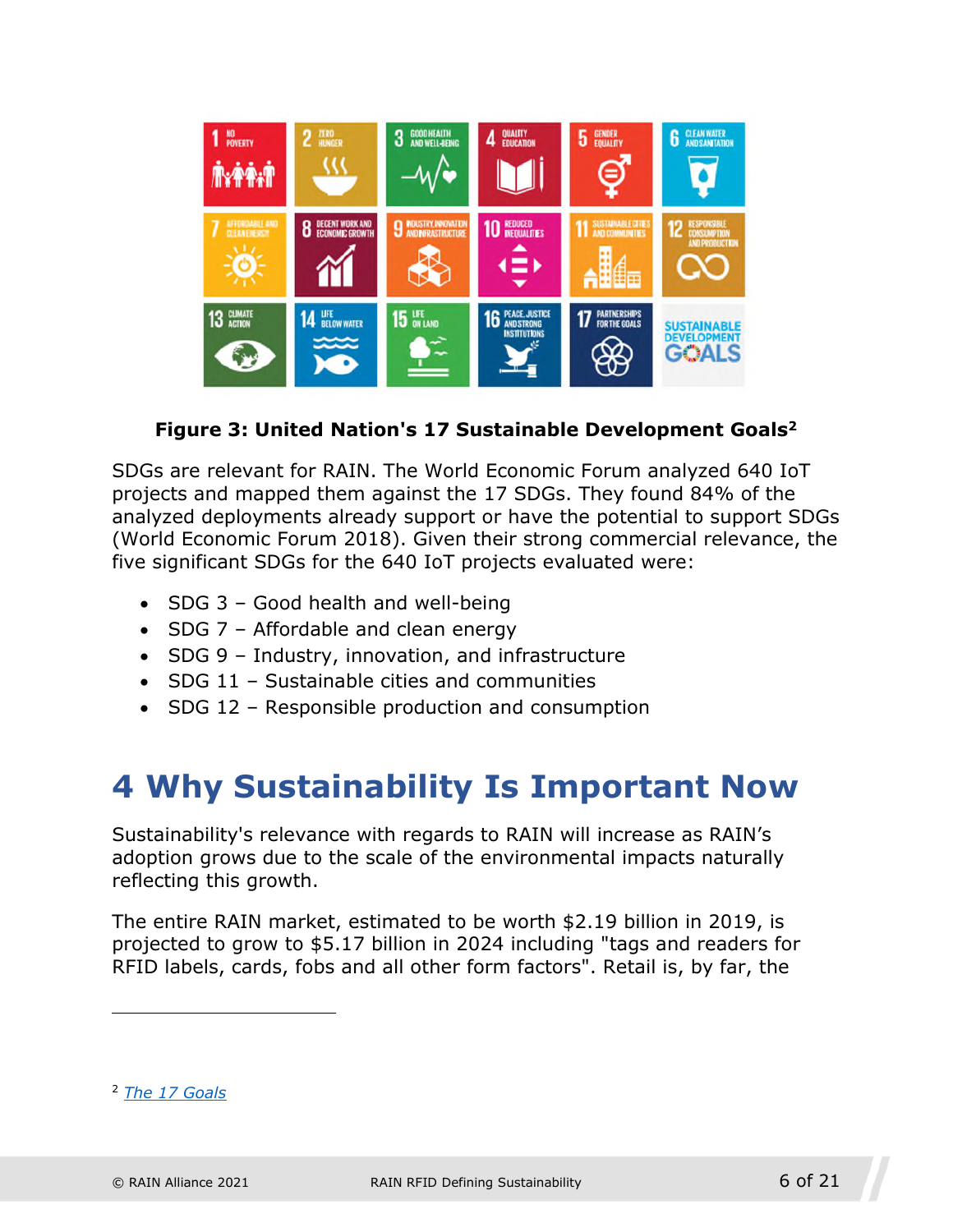industry leading the way with RFID adoption. In retail alone, approximately 13.5 billion RFID labels were needed to meet the needs of the market in 2019. RAIN RFID tags are predicted to increase from approximately 17.65 billion being sold in 2019 to 56 billion being sold in 2024 with a variety of industries making use o[f t](#page-6-2)his technology to better track their assets including retail and aviation<sup>3</sup>.

### <span id="page-6-0"></span>**4.1 RAIN RFID is the Bridge Between Physical and Digital Worlds**

RAIN will continue to be adopted and RAIN tag sales will grow because it is a critical component of the broader Internet of Things (IoT). Its role in the IoT relates to its ability to act as a bridge between a network connection and physical items:

*Virtually all IoT applications require a data connection between the physical and digital worlds, and RFID is the ideal technology to bridge these realms. In fact, as the IoT reaches critical mass, the majority of networked objects will be wirelessly connected via passive, low-cost RFID technology. While other wireless technologies require batteries or another power source, RFID technology makes it pos[si](#page-6-3)ble to network objects where local power is not feasible or even possible<sup>4</sup> .*

### <span id="page-6-1"></span>**4.2 Consumers and Investors Are Driving Change**

Sustainability is a driving force of change for consumers, businesses, investors, and governments. "We are living in a consumer-driven economy, the increasing push and eco-awareness is connecting competitiveness to sustainability in industries such as the apparel industry" (Denuwara 2019). The Hartman Group's study on how the sustainability mindset has changed over time reveals how, in twelve years, sustainability went from an uncommon word used in the household in 2007 to being a "cultural value and defining concern for today's consumer" in 2019 (Hartman Group 2019).

<span id="page-6-2"></span><sup>3</sup> *RAIN RFID Market Research Report*

<span id="page-6-3"></span><sup>4</sup> *What RAIN RFID Brings to the Internet of Things*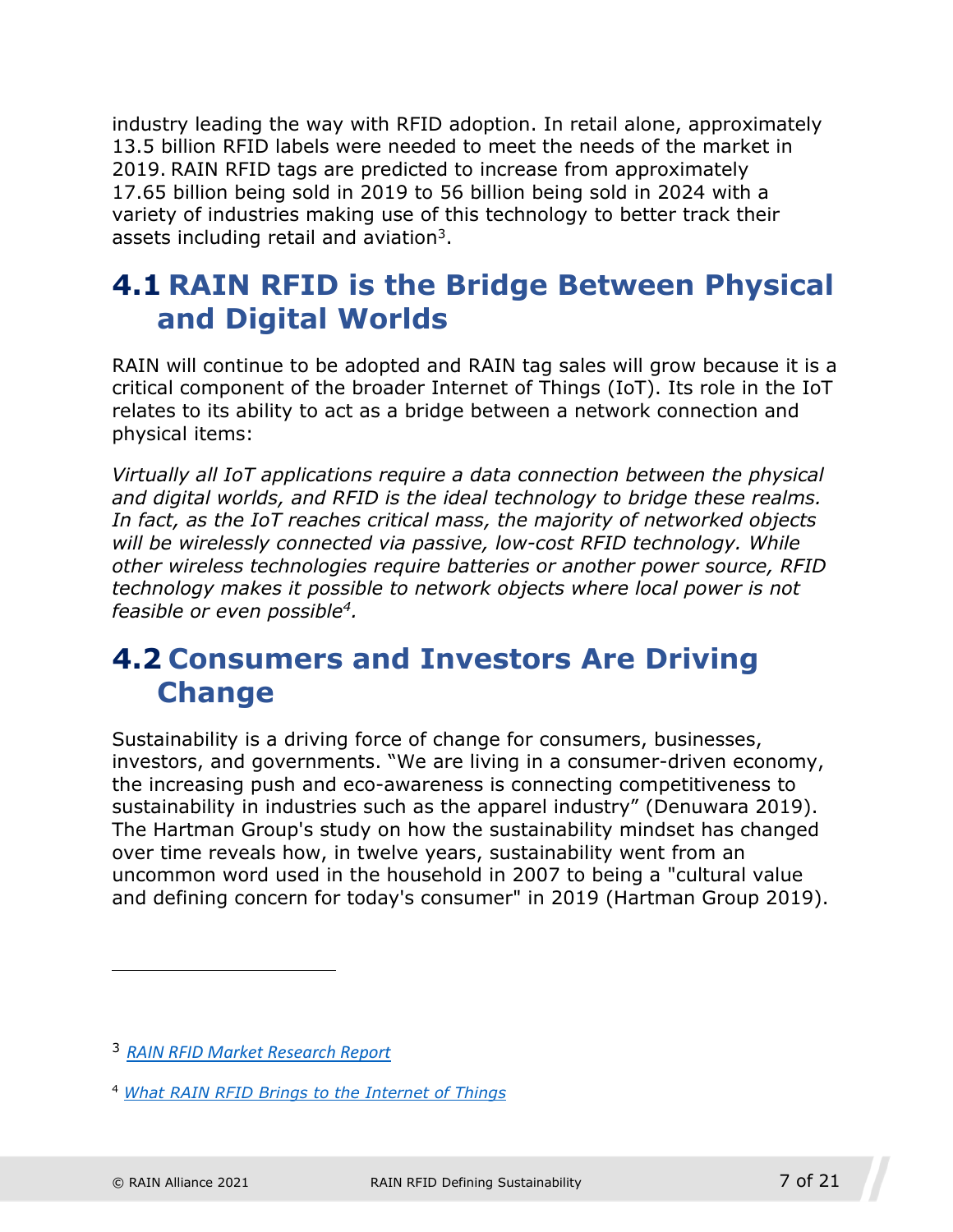While this trend was already increasing, COVID 19 and its impact on markets has pushed sustainability even more to the forefront. RAIN is being leveraged to help authenticate PPE and COVID test kits and is increasingly being seen as a technological solution to other humanitarian challenges such as sustainability (Kaplan 2020). In retail, approximately two thirds of consumers believe it is more important now that impacts on climate change be limited with 88% believing the industry needs to give more attention to reducing pollution (Granskog 2020).

Not only due to consumer demand, but also due to pressure from investors, companies are being driven to consider the impact of their operations. An increasing number of people understand how climate risk correlates to investment risk. There has been a "tectonic shift toward sustainabilityfocused companies...in the wake of the coronavirus pandemic" (Stevens 2021). Black Rock, the largest asset manager in the world, is now requiring companies disclose how "their business model will be compatible with a netzero economy" (Stevens 2021). This is driving change across all sectors.

The investment community often uses the 3Es framework to measure sustainability when evaluating a company. There may be subtle differences and more emphasis around the "governance" component and more broadly leadership, but they include the following considerations:

- What are the public statements (Vision, Mission, Values) describing the company's reason for existence and actions it takes?
- How does leadership (CEO, CFO, Board of Directors,) commit resources to sustainability?
- Which goals and metrics track its progress?
- What is the quality and impact on its engagement with external stakeholders (Why, Who, What, How, and When to engage)?
- What is the information disclosed to stakeholders (disclosure, reporting, materiality, transparency) (Hedstrom, Sustainability -- A Guide for Boards and C-Suites 2017)?

### <span id="page-7-0"></span>**5 Organizational Considerations When Pursuing Sustainability**

Internal and external forces are driving organizations to pursue sustainability. As sustainability is a broad topic that covers many different aspects, companies often turn to consulting firms for help.

Companies want to avoid "greenwashing", a term describing the "practice of making unwarranted or overblown claims of sustainability or environmental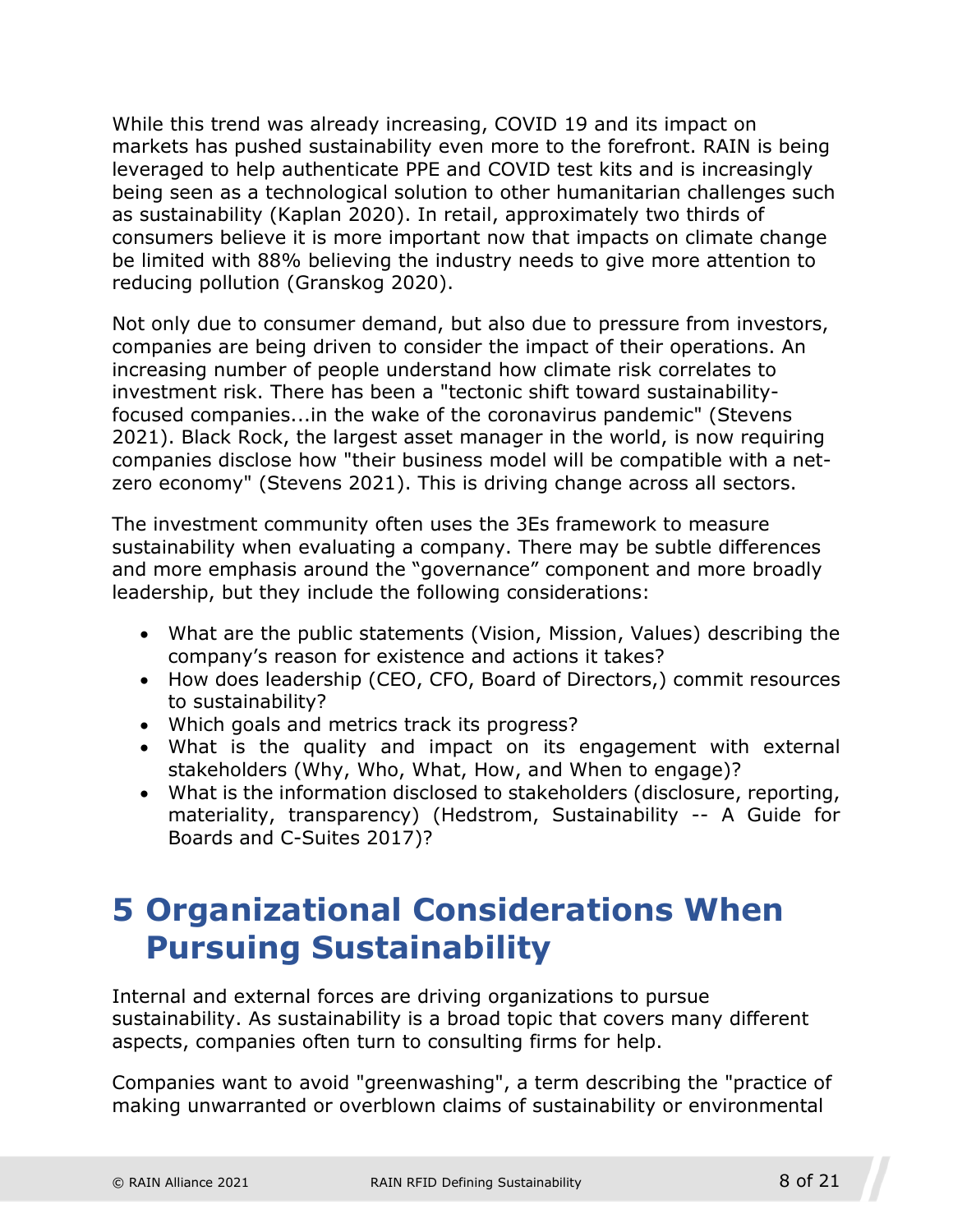friendliness in an attempt to gain market share" (Dahl 2010). Greenwashing has been broadly recognized for over three decades, but it has become more important in recent years. This importance has led to a sharp increase in the number of products and services making sustainability claims, but many have a questionable basis.

The public is becoming suspicious of sustainability claims, so proof of any company sustainability claims matter. Companies can increase confidence in green claims by following standards established by International Organization for Standardization (ISO). For organizations attempting to manage their environmental i[m](#page-8-1)pact, ISO has developed a suit of standards called the "ISO 14000 Family"<sup>5</sup>. Some key standards to consider for RAIN RFID are:

- ISO 14001 Environmental Management Standard
- ISO 14064-1 & 14064-2 Measurement and Reporting of GHG Emissions and Removals
- ISO 14064-3 Verification of GHG Statements
- ISO 14021 Carbon Neutrality

To avoid greenwashing and to make organizational changes that foster truly beneficial sustainability practices, industry players must consider best practices for change management as they apply to sustainability as well as the sustainability concerns of the ecosystem in which they operate.

### <span id="page-8-0"></span>**5.1 Strategy and Culture**

Equally important to an organization's *strategy* on sustainability is its *culture* in how it operates. This transition takes an intentional strategy and strong leadership support. Companies successful in implementing sustainability strategies have criteria for how they rate on the following questions:

- What is the executive committee's role regarding sustainability?
- How is sustainability factored into executive compensation?
- What is communicated to employees regarding sustainability?
- What is the structure and what are the roles in the organization as they pertain to the necessary changes?

<span id="page-8-1"></span><sup>5</sup> *ISO 14000 FAMILY ENVIRONMENTAL MANAGEMENT*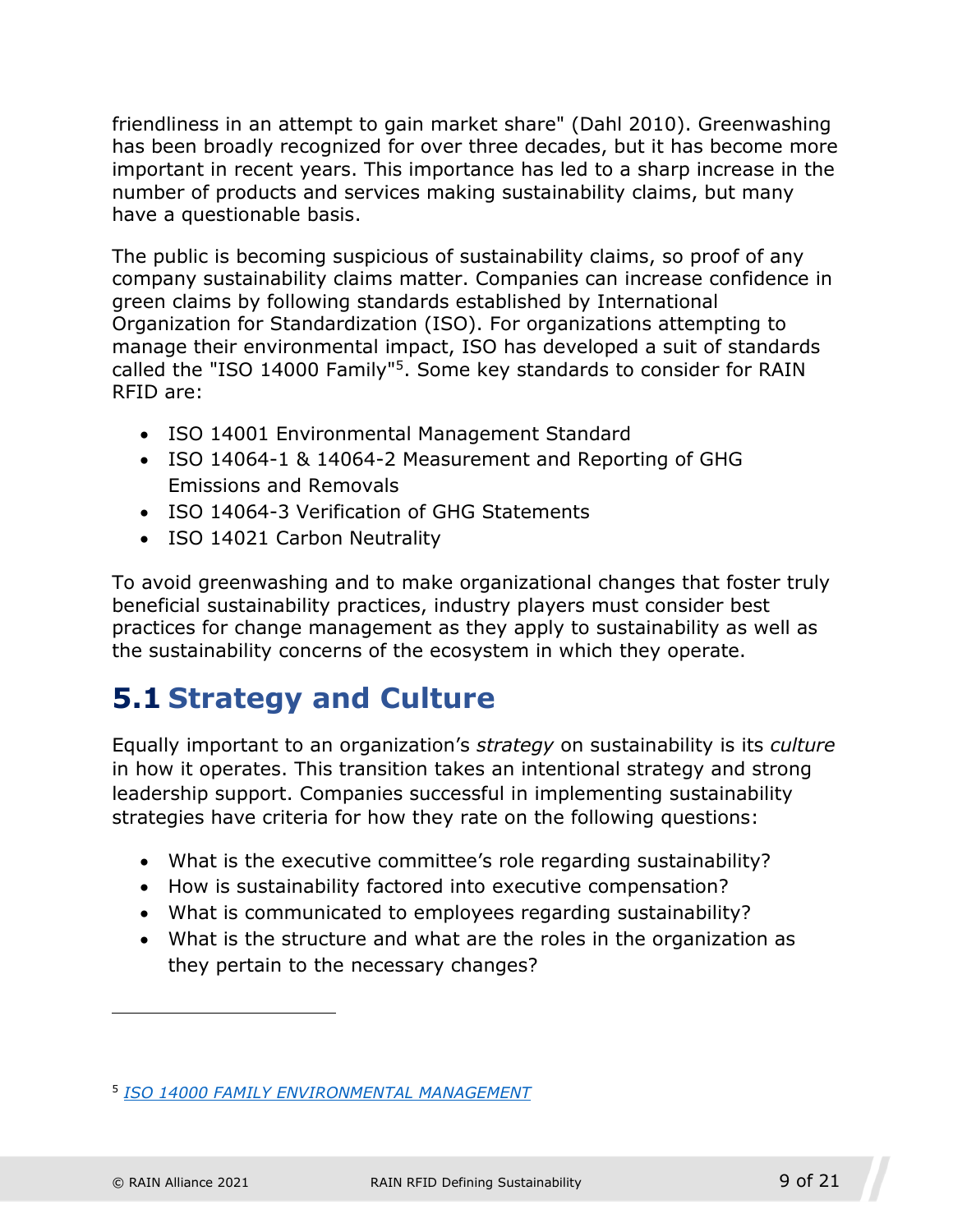- Is sustainability included in performance goals and job descriptions?
- Are sustainability-relevant impact measures put in place and can they be clearly measured?
- Are changes in supply chain expectations clearly communicated?
- Is the sustainability strategy clearly communicated to the wider network of stakeholders and is there a clear engagement strategy laid out (Hedstrom, Sustainability: What It Is and How to Measure It 2018)?

Sustainability starts at the top for it to be adopted throughout the organization and value chain. When there is a culture of sustainability, an organization can make their goals around this topic successful. Fostering such a culture requires management attention and accountability. This allows a company to get the desired sustainability-supporting behaviors and outcomes of the structure and people doing the work.

### <span id="page-9-0"></span>**5.2 Industry Ecosystem**

Defining and implementing sustainability requires understanding the needs of the ecosystem in which the member belongs. Sustainability may be perceived differently across the RAIN Alliance members, categories, and countries. One framework to consider could be the ISO 26000 standard: *"Guidance on social responsibility"*, especially Article 4.5, "An organization should respect, consider and respond to the interests of its stakeholders" (International Organization for Standardization n.d.). A second model is the Organizati[on](#page-9-1) of Economic Co-operation and Development (OECD) Guidelines<sup>6</sup>.

The model is less relevant than the commitment to identify and to engage their stakeholders to implement their sustainability program. What is material to one member in one part of the industry will likely be seen differently by another member in a different part of the value chain.

<span id="page-9-1"></span><sup>6</sup> *ISO 26000 and OECD Guidelines Practical overview of the linkages*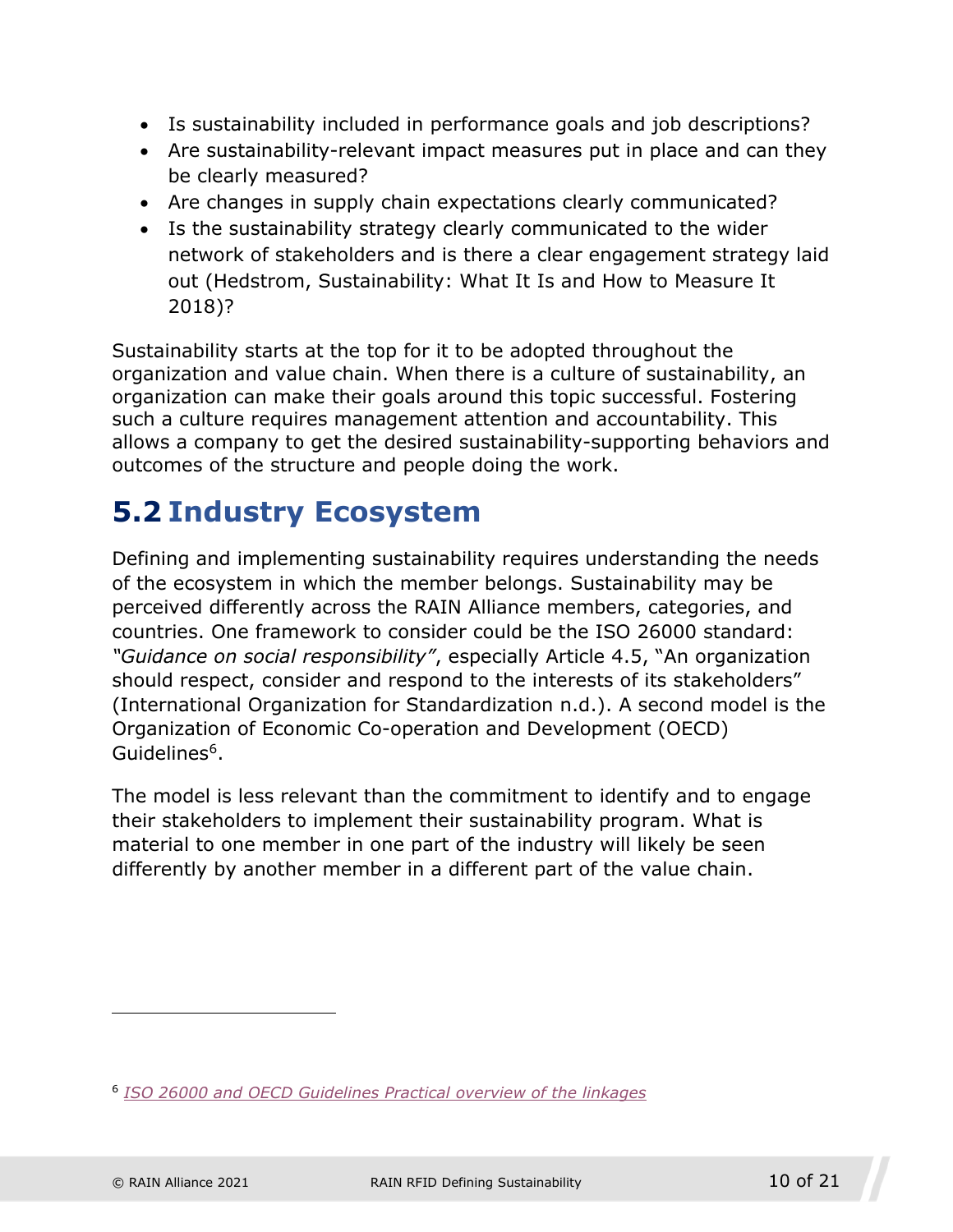Sustainability may need to be considered from a different angle depending on the needs, interests, and viewpoint of the specific stakeholder. Below are examples of potential stakeholders by group:

- **Customers**  resellers. distributors, end consumers, industry associations
- **Communities**  local and regional
- **Experts**  academia, researchers, legislators, non-governmental organizations, standards development organizations
- **Business partners**  suppliers, manufacturers, contractors, integrators
- **Institutions**  trade associations, certification and testing bodies
- **Financial**  shareholders, investors, analysts
- **Employees**  managers, consultants, contractors

Take the example of a fashion company. They will need to consider sustainability as it relates to many different players in their ecosystem including, but not limited to their customers, employees, suppliers, investors, and technology vendors. As a RAIN company supplying technology solutions to such a retailer, it is imperative to consider what sustainability matters are concerning to the retailer. What matters, or what is material, may be different throughout the ecosystem.

The entire ecosystem around that retailer needs to be considered. Sustainability does not exist in a vacuum. While humane working conditions for garment laborers in a supplier's factories may be of utmost importance to an end consumer, labor concerns may not be on the radar of investors in the retail company who are more focused on carbon emission mitigation strategies deployed by the company.

Depending on the industry, there may also be a list of sustainability-specific ecosystem players to consider. I[n f](#page-10-0)ashion for example, such organ[iz](#page-10-1)ations as the Sustainable Apparel Coaliti[on](#page-10-2)<sup>7</sup>, the Ellen MacArthur Foundation<sup>8</sup>, and United Nations Climate Change<sup>9</sup> have considerable influence. They can

- <span id="page-10-1"></span><sup>8</sup> *Ellen MacArthur Foundation*
- <span id="page-10-2"></span><sup>9</sup> *United Nations Climate Change*

<span id="page-10-0"></span><sup>7</sup> *Sustainable Apparel Coalition*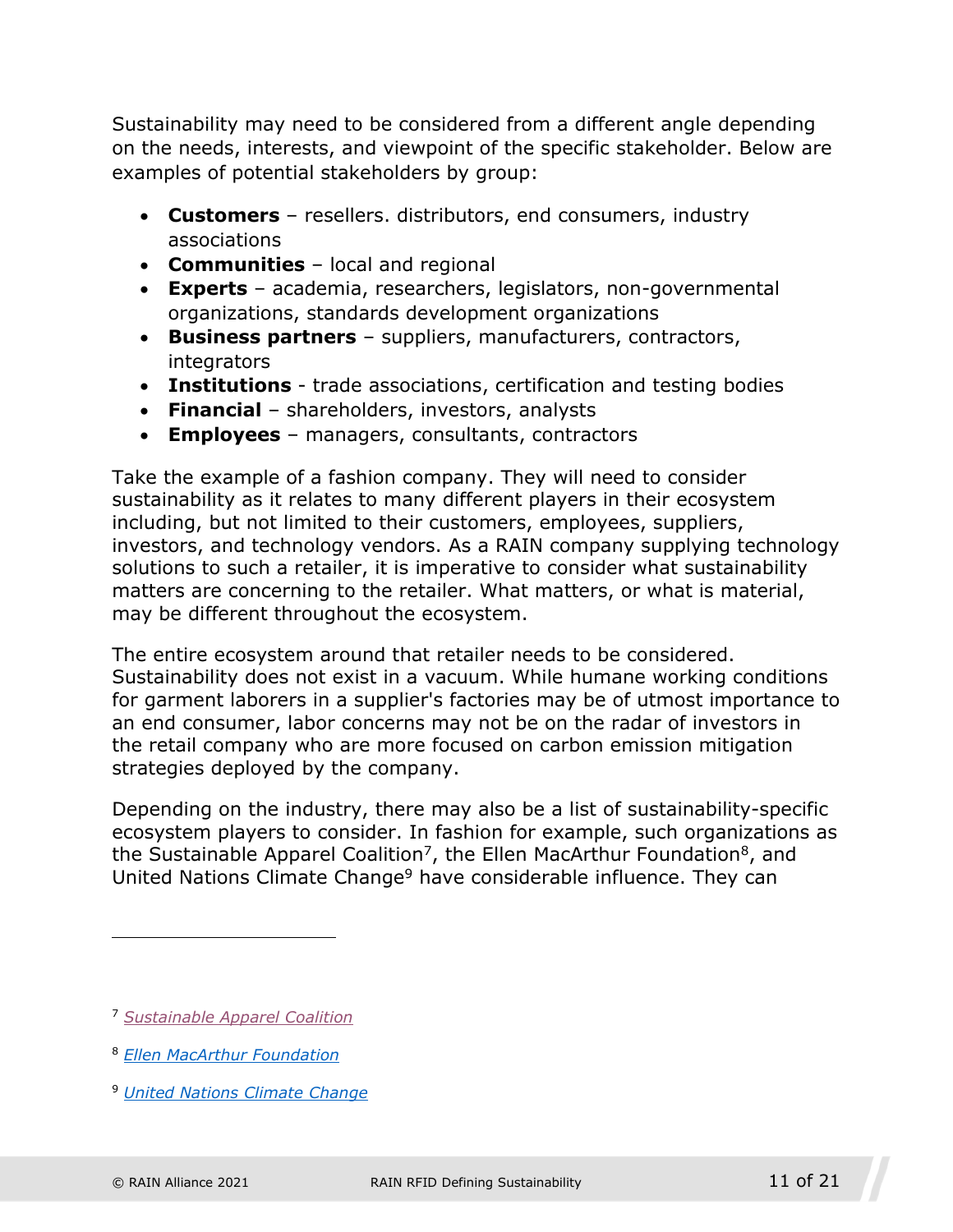provide context around current movements already happening in the industry as well as opportunities for cross collaboration and overall improvement.

Understanding the full ecosystem in which an organization operates, involves having an effective sustainability strategy bringing about real positive impact, as well as effectively communicating that strategy to others. When a company knows how their sustainability strategy fits into the bigger picture, they can also identify where there is overlap with the strategies of their customers and communicate that. This targeted communication creates partnership and synergistic action around sustainability goals.

## <span id="page-11-0"></span>**6 Current Challenges**

Although RFID technology has existed for decades with the first U.S. patent for RFID tags being created in the 1970s, there have been many obstacles to its adoption and the industry is just now beginning to consider sustainability as it relates to RFID (Roberti 2005). The RFID industry has overcome such obstacles as proving business cases to justify adoption, unifying protocols and standards, changing business processes and overcoming hardware necessities such as inventing an RFID reader which can read all types of tags across varying frequencies (Sarma 2012).

The RAIN industry is progressing on sustainability metrics as well. The following excerpt describes how it is generally agreed that RFID is more beneficial than harmful to the environment:

"*According to the waste hierarchy principle, priority should be given to the prevention in the production of waste itself. The first and most important action to block the issue of waste is not to produce waste. However, it was largely demonstrated how RFID technology enables great advantages and enhancements for the environment and the production. Thus, not producing such devices could generate more disadvantages than benefits. Therefore, from the prevention point of view, it is necessary to operate at the design stage in order to obtain an eco-sustainable product where parts and materials can be easily disassembled*" (Condemi, Cucchiella and Schettini 2019).

RAIN RFID must be designed and engineered to limit its environmental impact. While much progress has already been made, several challenges remain to become a completely environmentally sustainable technology. These include environmental impact of traditional RAIN tags, challenges of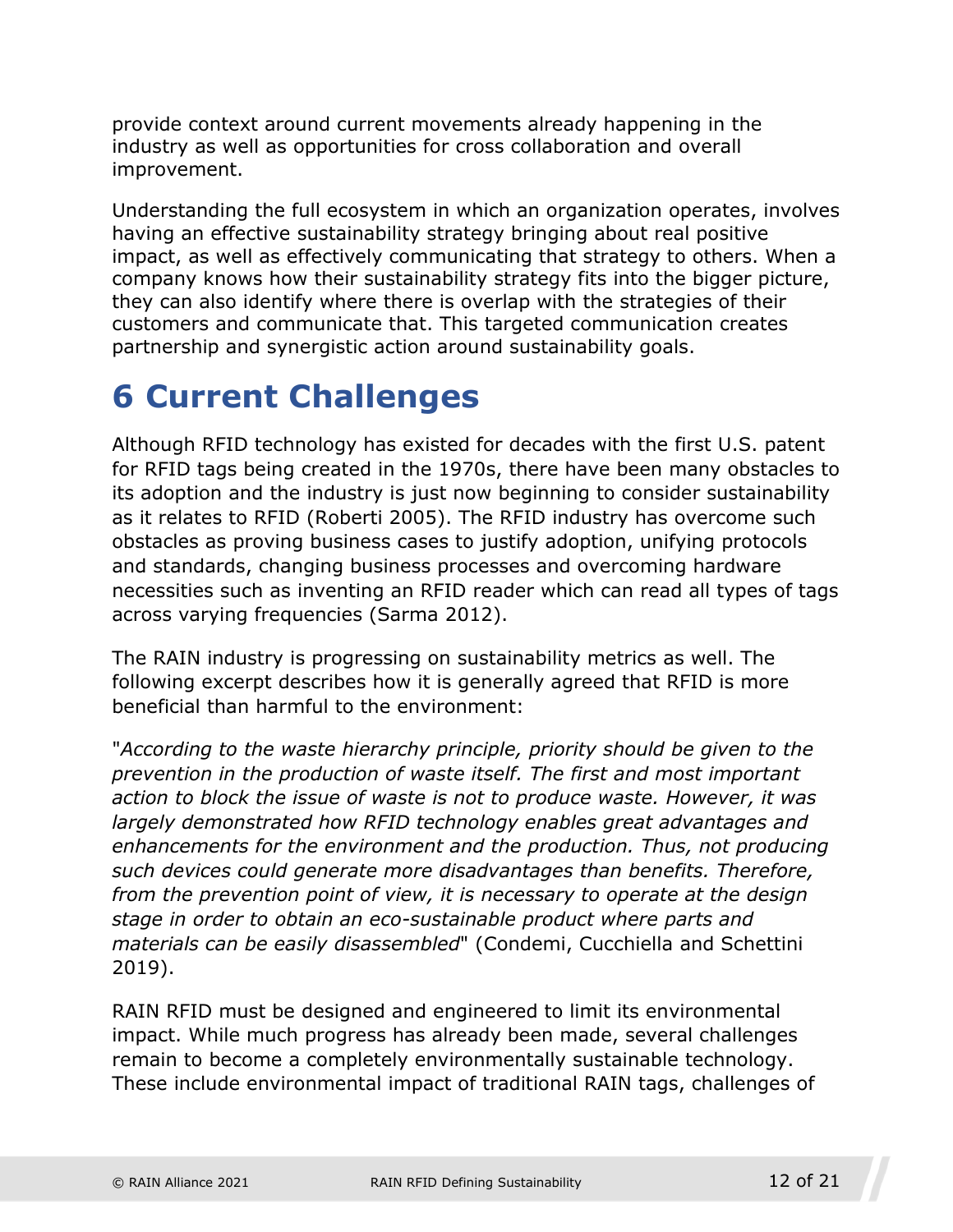adoption for ecologically-friendly RAIN tags, and immature waste disposal regulations.

#### <span id="page-12-0"></span>**6.1 Environmental Impact of Traditional RFID Labels**

A traditional RFID label can have up to six different layers comprising the label. These layers are made primarily of aluminum, adhesives, PET and paper substrates. These various components vary in their environmental impact including carbon footprint. The footprint of the paper substrates, aluminum and PET vary label to label, but all need to be considered from an environmental standpoint.

Traditional RFID labels can have a negative environmental impact because they are difficult to recycle. This is due the labels being nearly impossible to break down into their individual components. It is easy for metals and extraneous materials to be introduced into the recycling stream. Because of the inherent difficulty in separating components from each other, RFID labels cannot typically be recycled and thus end up going to landfill where biodegradability then becomes an important factor.

The true environmental impact of RFID labels is shown with a life cycle assessment (LCA) illustrating the environmental impact caused at each stage of a product or service's lifecycle. An LCA can be applied to RFID labels to better understand the full scope of their environmental impact.

#### <span id="page-12-1"></span>**6.2 Adoption Barriers of Ecologically-Friendly RFID Labels**

Various companies have addressed the environmental sustainability concerns associated with traditional RFID labels and multiple variants of ecologically-friendly RFID tags are available on the market. They are made from environmentally friendly materials that make them fully recyclable and biodegradable. Some varieties are also manufactured in facilities that are energy-efficient, therefore lowering the overall carbon footprint of the label. LCAs done for certain eco-friendly RFID tags show up to a 40% decrease in carbon footprint (Barrett 2020).

These types of labels typically do not include a PET substrate or adhesives containing toxic chemicals which impact their biodegradability. Manufacturing technology improvements allow printed instead of etched aluminium antennas. For some labels, the excess aluminium used during manufacturing can now be fully recycled and the paper re-pulped.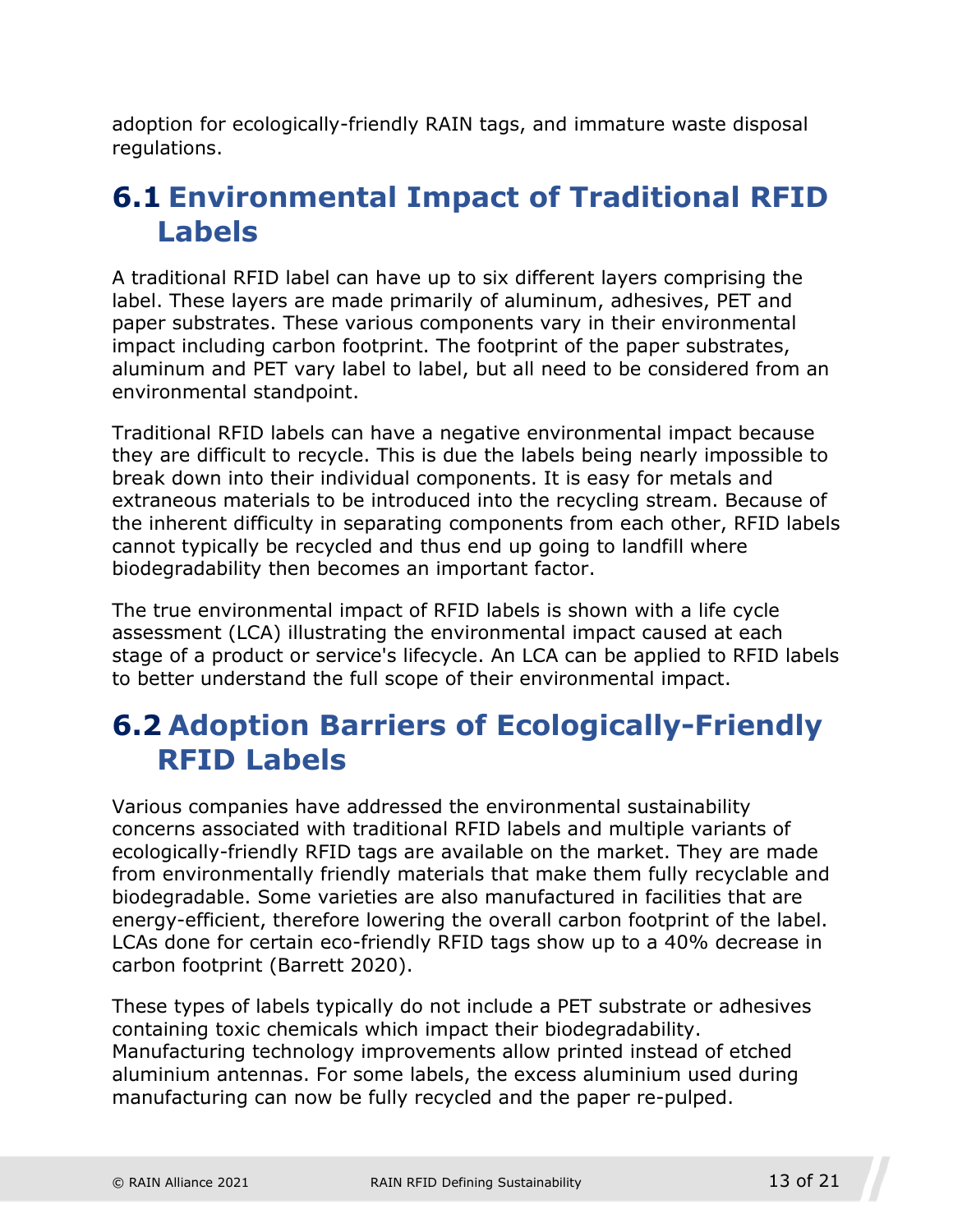Current barriers to adoption include cost, performance, and awareness in the market. Even though the price point of ecologically friendly labels is now on par with traditional labels making them cost-neutral, especially when ordered in bulk, there is the impression in the market they are still significantly more expensive. Despite these various concerns, retailers focused on meeting their sustainability goals are now beginning to take interest in these more ecologically friendly RAIN varieties both for pilots and full deployments.

Additional research is being done on transfer and ink-jet printers as well as nano technologies to produce smaller, lower cost, and more environmentally-friendly RAIN tags, and looking at how RAIN tags can be made using only biodegradable material. Inks are still expensive and performance can be poor when these applications are moved from the lab into production. Further, there are many researchers investigating the use of graphene and similar materials as a metal-free alternative to the use of aluminium in RAIN antennas (Akbari, et al. 2015) (Leng, et al. 2016) (Huang, et al. 2014) (Large, et al. 2020).

### <span id="page-13-0"></span>**6.3 Waste Disposal Regulations**

The following excerpt reflects waste regulations as they currently apply to RFID:

*Nowadays, the RFID technology represents a valuable solution for many applications to improve the quality and efficiency of the supply chain, as well as for enhanced people or object identification and smart devices. This leads to massive usage of such devices that could represent a threat to the environment, since they are often considered as generic waste and no specific e-waste policy has been identified for RFID* (Condemi, Cucchiella and Schettini 2019)*.* 

While it is true that there are very limited regulations relating specifically to RFID and this does carry an environmental concern as well as opportunity for improvement, RFID is generally seen as providing far more environmental benefits significantly outweighing the negative environmental impact of the tags themselves regardless of how they are disposed.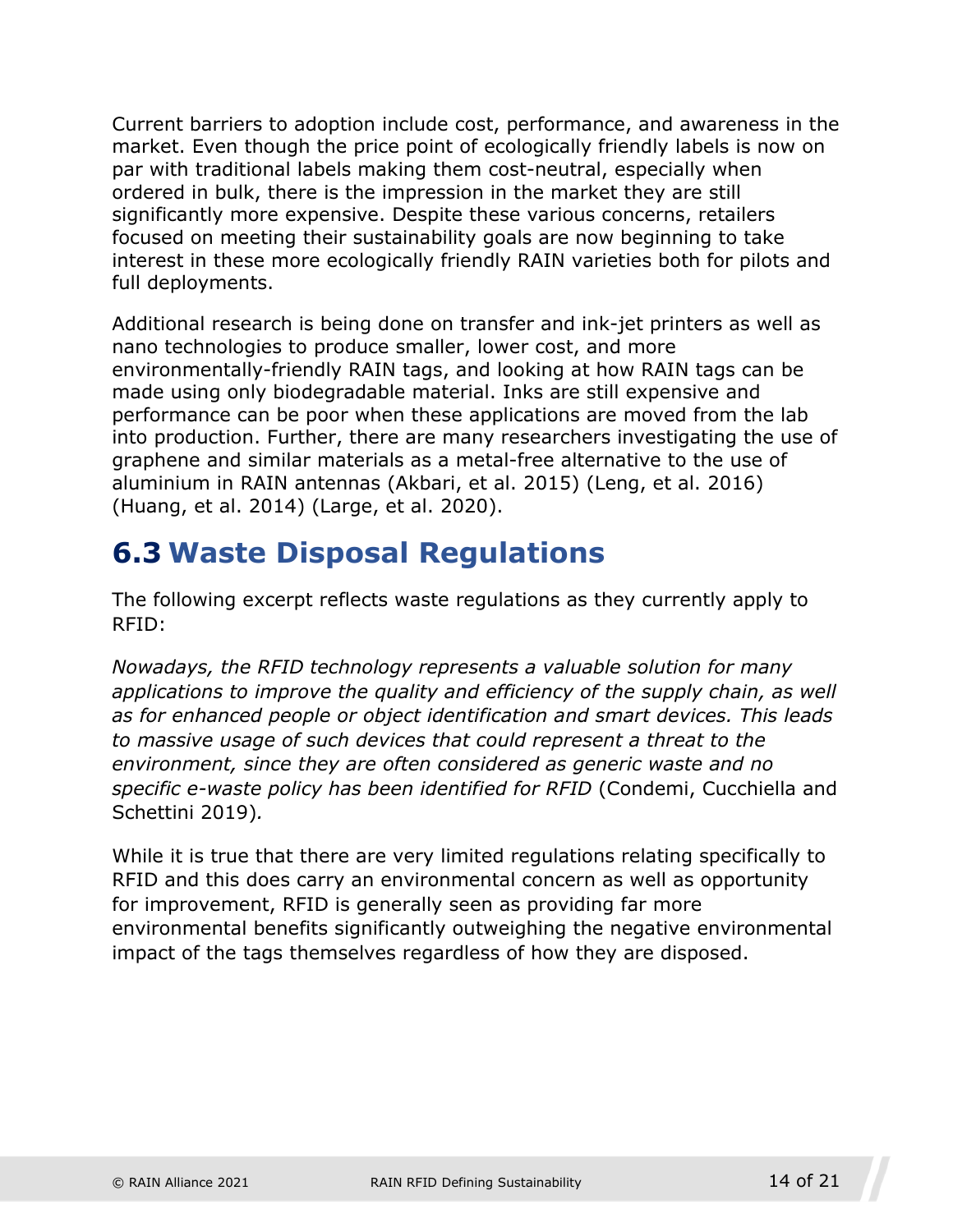# <span id="page-14-0"></span>**7 Positive Potential**

While sustainability is important, initiatives that are profitable in addition to being sustainable are more likely to be adopted and integrated at a faster pace. Luckily, RFID adoption in retail for example, can be financially profitable for a business while also being environmentally and socially sustainable. Having a business case for sustainability makes it more feasible. Several examples of such use cases of RAIN, which have both business and sustainability benefits will be explored below.

The potential for RAIN to bring environmental benefits has been most studied in the retail industry due to the high adoption rates of RAIN within this industry. The fashion industry is the "second largest polluter in the world and accountable for 10% of the world's carbon emissions". Consequently, sustainability challenges for retail, and creative ways of solving them are important (Denuwara 2019).

RAIN has promising potential to increase supply chain transparency and traceability, reduce waste, improve fiber recycling, and provide end-of-life information to end consumers.

#### <span id="page-14-1"></span>**7.1 Supply chain transparency and traceability**

RAIN offers increased supply chain transparency and traceability. Transparency is the ability to access high level information about an item throughout the supply chain, whereas traceability is the ability to access granular, item-level information about a particular item throughout the supply chain. While the two aspects vary, they both enable a greater amount of information on a particular item to be known either to the business or the end consumer or both. Often sought-after information includes where the product was made, by whom it was made, and how it was transported.

59% of sourcing executives from apparel companies expect an increase in level of information on supplier at the points of sale in the retail industry and 65% expect to achieve full traceability from fiber to store by 2025 (Berg and et al 2019). RAIN is seen as a key enabler of these transparency and traceability goals. 13% of retailers already use RAIN for traceability and 58% expect to adopt RAIN to achieve traceability in the next 5 years (Berg and et al 2019).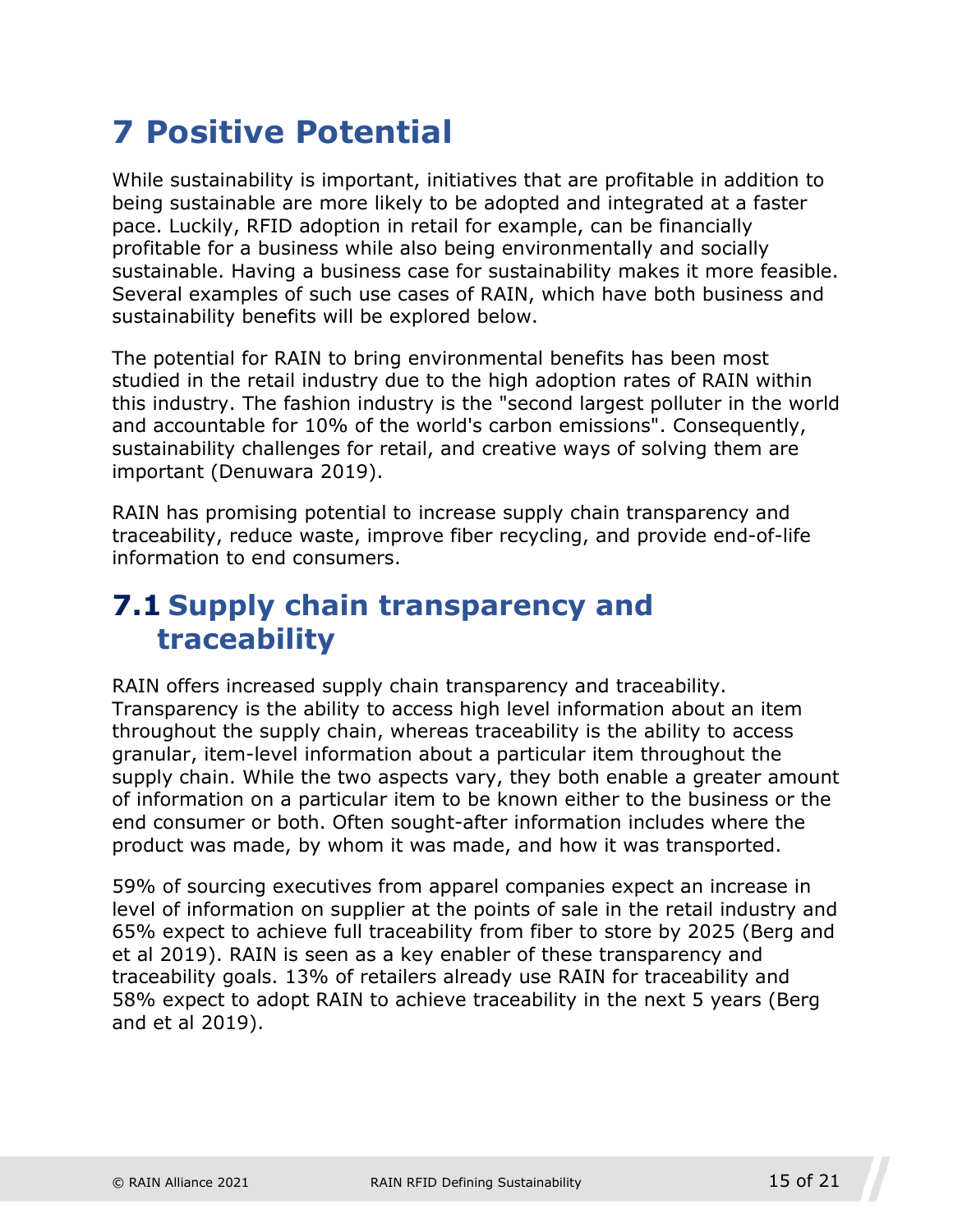### <span id="page-15-0"></span>**7.2 Waste reduction**

Waste reduction is a key sustainability benefit of RAIN. By allowing for much more accurate and transparent inventory management, RAIN can facilitate more efficient supply chains. The food supply chain in particular is where waste reduction is sought. Some RAIN tags contain sensors which are capable of measuring temperature and humidity. This type of information, when acted upon, helps to ensure quality of perishable food is maintained thereby preventing that food from becoming waste (Nikolicic, et al. 2021).

RAIN can also improve retail inventory accuracy allowing retailers to reduce their safety stock and lower overall stock holding (Denuwara 2019). This in turn means less garments ending up wasted, as well as less emissions caused during production and the transportation of product (Denuwara 2019). Research reveals an indirect negative relationship between RAIN and waste as reducing a retailer's safety stock prevents waste from occurring and entering the retail supply chain (Denuwara 2019).

### <span id="page-15-1"></span>**7.3 Other**

Environmental benefits of RAIN technology include improving "efficiency, accuracy, and safety of fiber recycling" by bringing awareness to where an individual item came from and what particular material it is made of (Denuwara 2019). RAIN can also help consumers understand how and where a garment can be recycled at the end of its life cycle by carrying information such as how to care for it to make the product last longer and pointing the consumer towards the closest donation location. Additionally, RAIN can help retail become more sustainable by digitalizing resell platforms.

# <span id="page-15-2"></span>**8 Conclusion**

RAIN RFID is on the precipice of becoming an enabler of increased environmental friendliness. RAIN is uniquely situated to become one of the primary technologies that increases sustainability across sectors and industries. With major steps being taken to improve the environmental friendliness of the labels themselves, the future may see outstanding challenges such as eco-friendly label adoption and waste disposal regulation concerns triumphed over as well as positive potential use cases of RAIN met and widely applied. RAIN RFID industry players and consumers can realize this technology's true potential to make our world not only more efficient, but also more sustainable.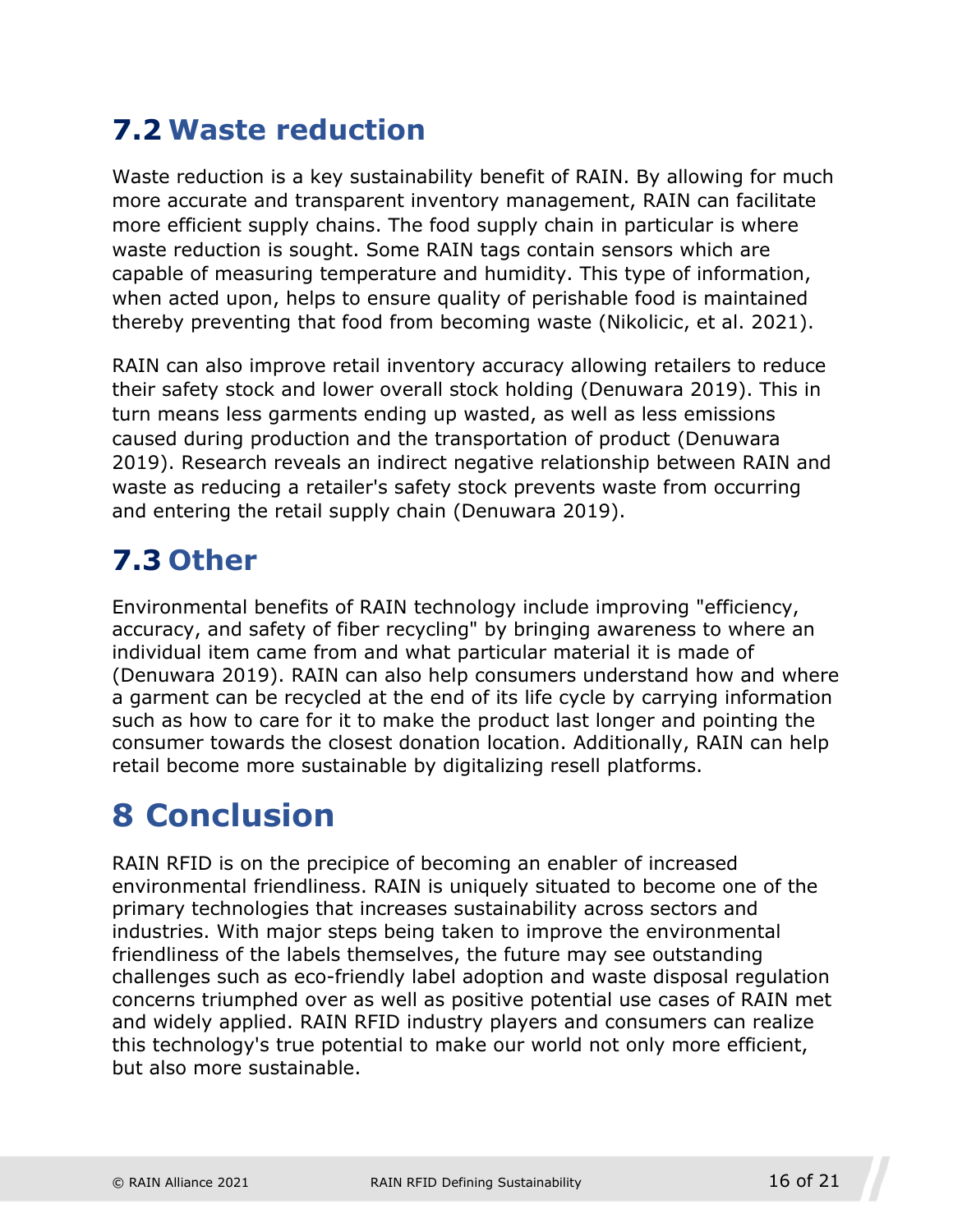### <span id="page-16-0"></span>**9 Resources**

- Akbari, Mitra, M. Waqas A. Khan, Masoumeh Hasani, Toni Björninen, Lauri Sydänheimo, and Leena Ukkonen. 2015. "Fabrication and Characterization of Graphene Antenna for Low-Cost and Environmentally Friendly RFID Tags." (IEEE) 15: 1569-1572. doi:10.1109/LAWP.2015.2498944.
- Barrett, Axel. 2020. "Biobased RFID Tags." *Bioplastics News.* January 12. https://bioplasticsnews.com/2020/01/12/stora-enso-sustainable-rfidtag/.
- Berg, Achim, and et al. 2019. *Fashion's new must-have: Sustainable sourcing at scale.* October. https://www.mckinsey.com/industries/retail/our-insights/fashionsnew-must-have-sustainable-sourcing-at-scale.
- Condemi, Alessia, Federica Cucchiella, and Domenico Schettini. 2019. "Circular Economy and E-Waste: An Opportunity from RFID TAGs." *Applied Sciences* (MDPI) 9 (16). doi:10.3390/app9163422.
- Dahl, Richard. 2010. "Green washing: Do you know what you're buying?" *Environmental Health Perspectives* 118. doi:10.1289/ehp.118-a246.
- Denuwara, N., Maijala, J., Hakovirta, M. 2019. "Sustainability Benefits of RFID Technology in the Apparel Industry." *Sustainability* 11. doi:10.3390/su11226477.
- Granskog, A. et al. 2020. *Survey: Consumer sentiment on sustainability in fashion.* McKinsey & Company. http://www.mckinsey.com/industries/retail/our-insights/surveyconsumer-sentiment-on-sustainability-in-fashion.
- Hartman Group. 2019. "Sustainability 2019: Beyond Business as Usual." *Happi.* https://www.happi.com/contents/view\_infographics/2020-05- 04/timeline-the-meaning-of-sustainability/.
- Hedstrom, Gilbert S. 2017. *Sustainability -- A Guide for Boards and C-Suites.* CreateSpace.
- —. 2018. *Sustainability: What It Is and How to Measure It.* De|G Press.
- Huang, Xian, Yuhao Liu, Suk-Won Hwang, Seung-Kyun Kang, Dwipayan Patnaik, Jonathan Fajardo Cortes, and John A Rogers. 2014. "Biodegradable Materials for Multilayer Transient Printed Circuit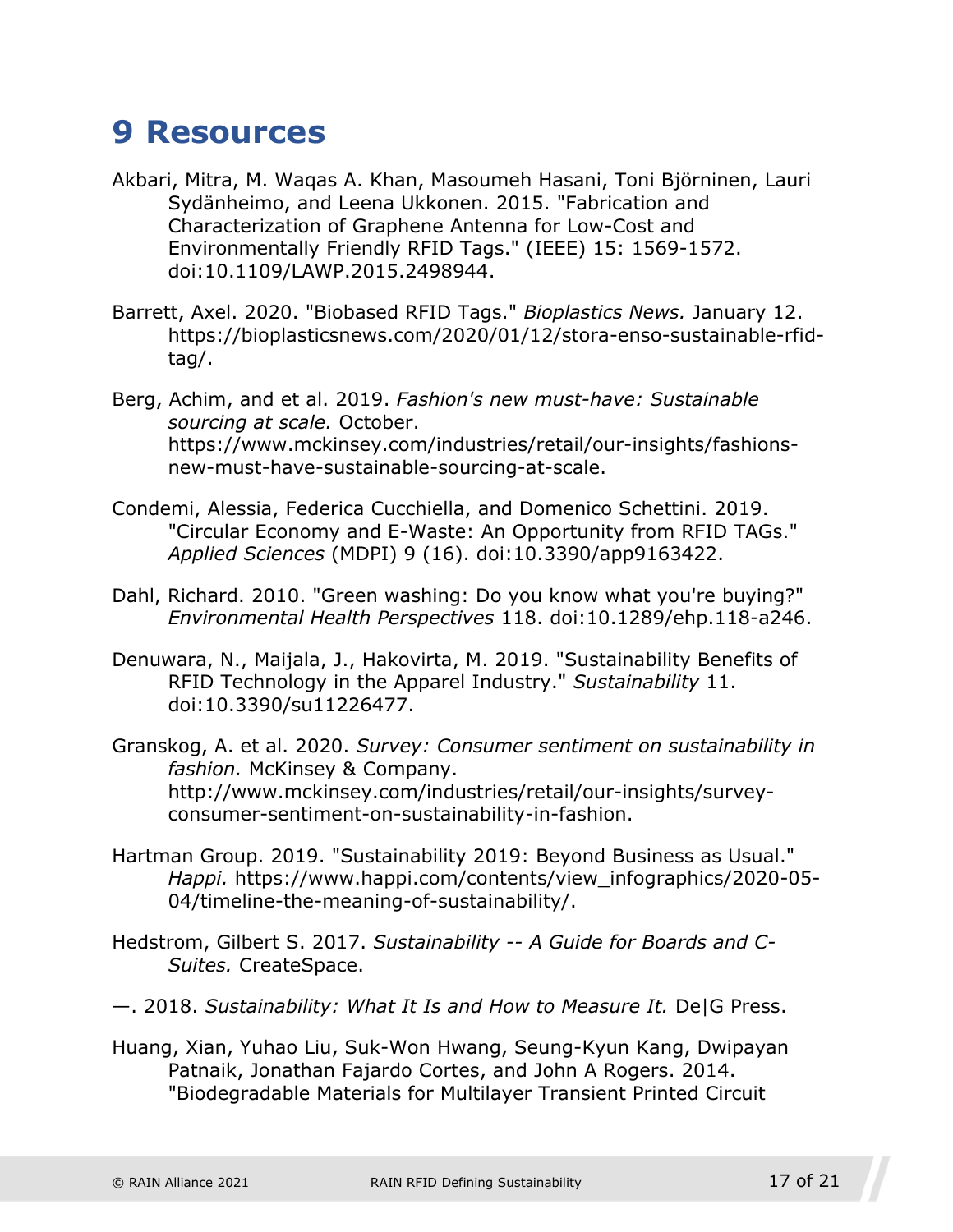Boards." *Advanced Materials* 26 (43): 7371-7377. doi:10.1002/adma.201403164.

- International Organization for Standardization. n.d. "ISO 26000 Social Responsibility." https://www.iso.org/iso-26000-socialresponsibility.html.
- Kaplan, Deborah Abrams. 2020. *3 applications for RFID in the fight against COVID-19.* July 7. https://www.supplychaindive.com/news/coronavirus-rfid-sensortracking-hospital-supply-chain/581066/.
- Large, Matthew J., Sean P. Ogilvie, Aline Amorim Graf, Peter J. Lynch, Marcus A. O'Mara, Thomas Waters, Izabela Jurewicz, Jonathan P. Salvage, and Alan B. Dalton. 2020. "Large-Scale Surfactant Exfoliation of Graphene and Conductivity-Optimized Graphite Enabling Wireless Connectivity." *Advanced Materials Technologies* 5 (7). doi:10.1002/admt.202000284.
- Leng, Ting, Xianjun Huang, KuoHsin Chang, JiaCing Chen, Mahmoud A. Abdalla, and Zhirun Hu. 2016. "Graphene Nanoflakes Printed Flexible Meandered-Line Dipole Antenna on Paper Substrate for Low-Cost RFID and Sensing Applications." *IEEE Antennas and Wireless Propagation Letters* 15: 1565-1568. doi:10.1109/LAWP.2016.2518746.
- Nikolicic, Svetlana, Milorad Kilibarda, Marinko Maslaric, Dejan Mircetic, and Sanja Bojic. 2021. "Reducing Food Waste in the Retail Supply Chains by Improving Efficiency of Logistics Operations." *Sustainability* (MDPI) 13 (12). doi:10.3390/su13126511.
- Roberti, Mark. 2005. "The History of RFID Technology." *RFID Journal.* January 16. https://www.rfidjournal.com/the-history-of-rfidtechnology?print=pdf.
- Sarma, Sanjay. 2012. "How Inexpensive RFID is Revolutionizing the Supply Chain." *Innovations: Technology, Governance, Globalization* (MIT Press Direct) 7 (3). doi:10.1162/INOV\_a\_00138.
- Stevens, Pippa. 2021. *World's Largest Money Manager Says Sustainable Investing Sure to Continue, Pushes for More Disclosure.* CNBC. January 26. https://www.cnbc.com/2021/01/26/blackrock-calls-forclimate-change-disclosure-expects-sustainable-investing-tocontinue.html.
- The Association for the Advancement of Sustainability in Higher Education. 2021. "Understanding Sustainability."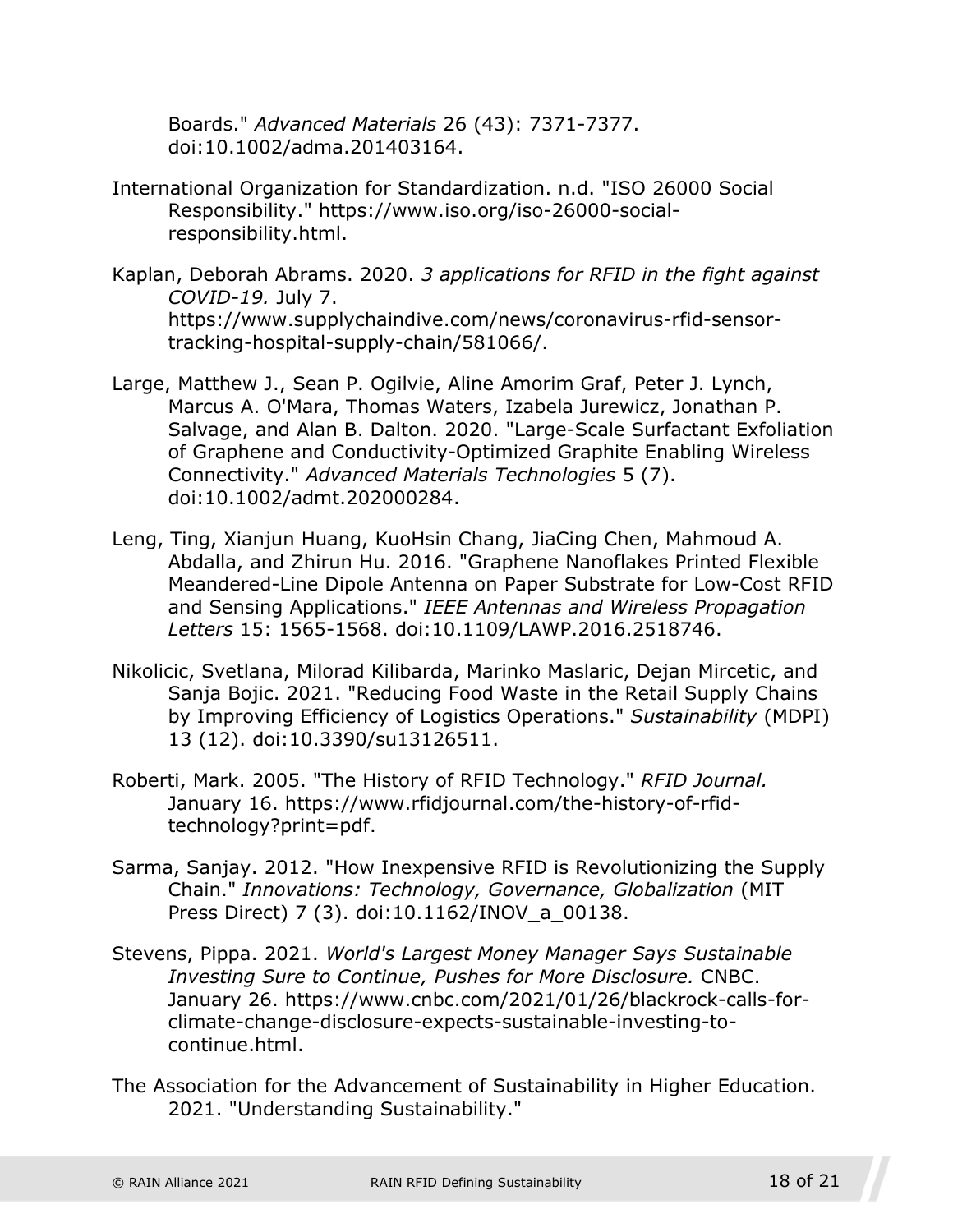https://stars.aashe.org/resources-support/help-center/thebasics/what-is-sustainability.

- United Nations Department of Economic and Social Affairs Sustainable Development. n.d. "The 17 Goals." https://sdgs.un.org/goals.
- World Commission on Environment and Development. 1987. *Our Common Future.* UN Documents.
- World Economic Forum. 2018. "Internet of Things Guidelines for Sustainability." https://www.weforum.org/whitepapers/internet-ofthings-guidelines-for-sustainability.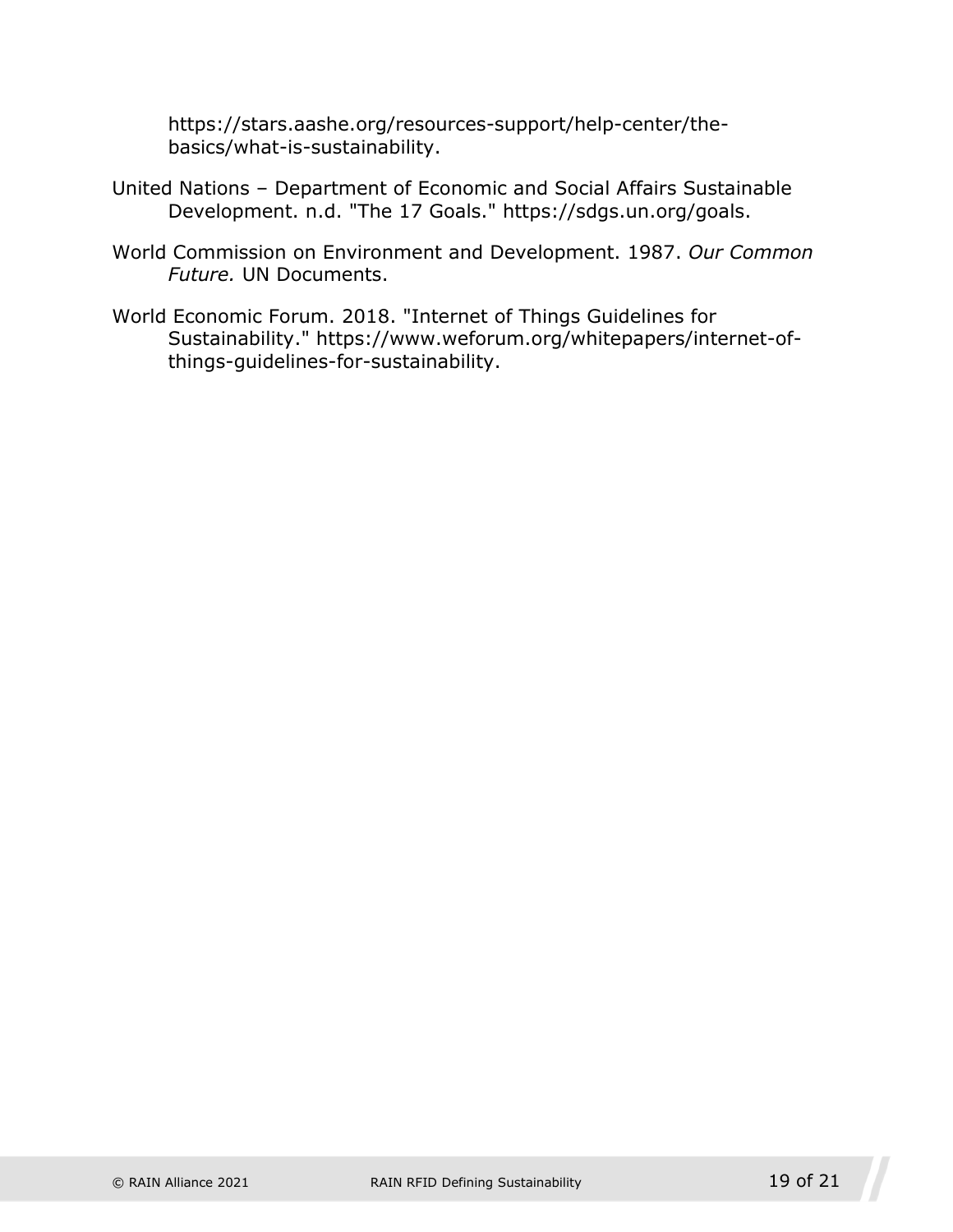# <span id="page-19-0"></span>**10 Background and Contributors**

This white paper was created by the RAIN Alliance Sustainability Workgroup. The main contributors were:

| Jessica St. John   | (Nedap)                                     |
|--------------------|---------------------------------------------|
| Nikki Stopford     | (University of Sussex and Advanced Material |
|                    | Development Limited)                        |
| Peter Ramirez      | (Michelin)                                  |
| Philippe Lallement | (Michelin)                                  |